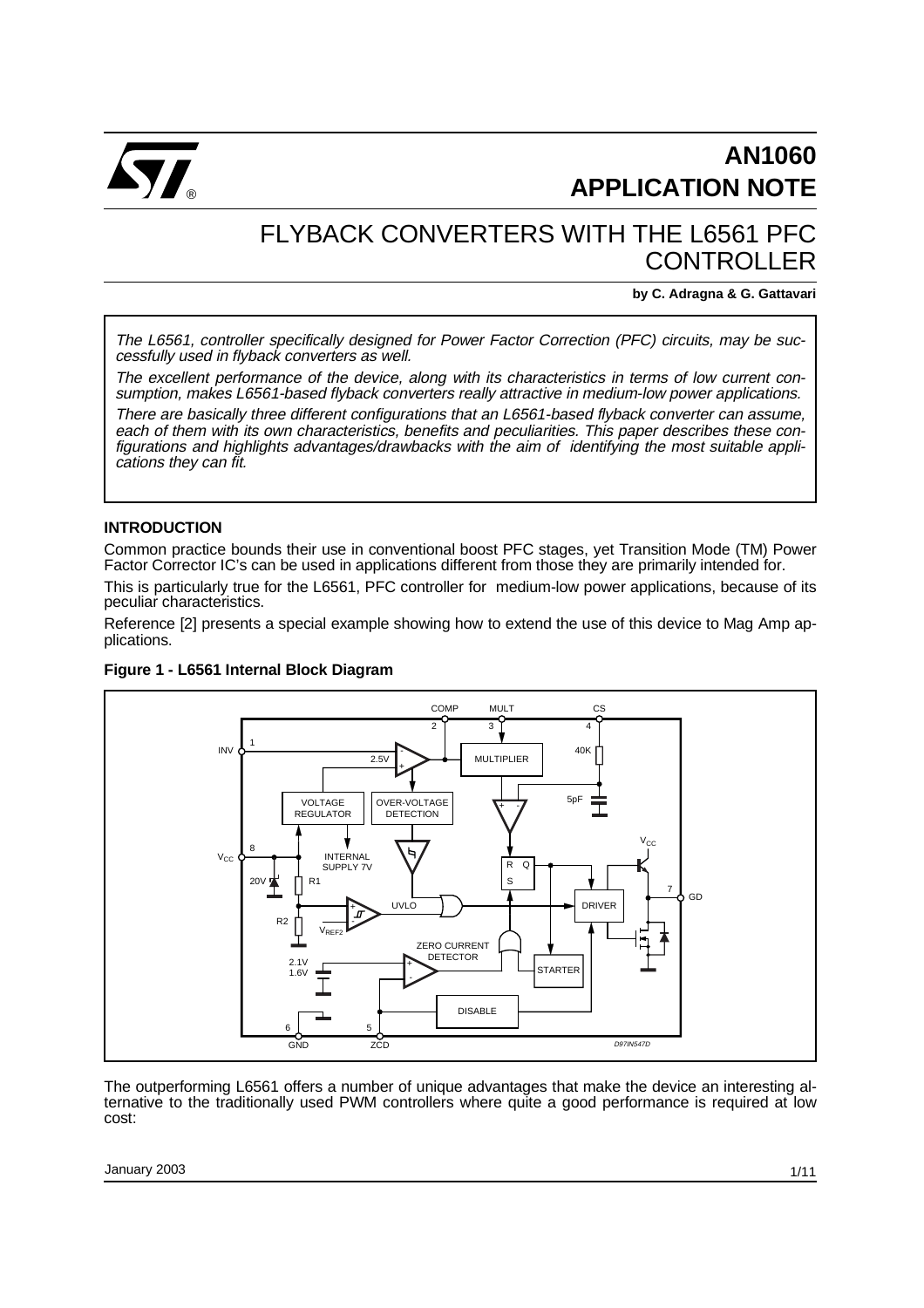- disable function for power management and/or protection schemes;
- true micropower start-up current, 50µA typ., for cost-effective start-up circuits;
- very low quiescent current, 3mA typ., for high efficiency at light load;
- two-level (static and dynamic) overvoltage protection (OVP);
- on-chip RC filter on current sense pin for improved noise immunity;
- pulse-by-pulse current limiting. In conjunction with TM operation, this ensures a safe operation under short circuit conditions.

Refer to [1] for a detailed explanation of the internal architecture (shown in fig. 1) and the functionality of the device.

L6561-based flyback converters can be realised as schematically illustrated in fig. 2a, 2b, 2c, and which will be referred to as "TM", "Synchronised" and "High-PF" respectively.

#### **Figure 2. L6561-based flyback converter configurations**



Each of them has its own peculiarities but they all share some key points:

- low parts count, which helps reduce total cost and space;
- high efficiency at very light load: an L6561-based flyback can be easily compliant with Blue Angel standards;
- standby function: the internal start-up timer may be used to make the system work at a (fixed) low frequency under light load conditions, so as to minimise losses;
- disable function: pin ZCD, if grounded, turns off the L6561 and reduces its consumption at a couple of mA; this can be used either for power management or protection.

47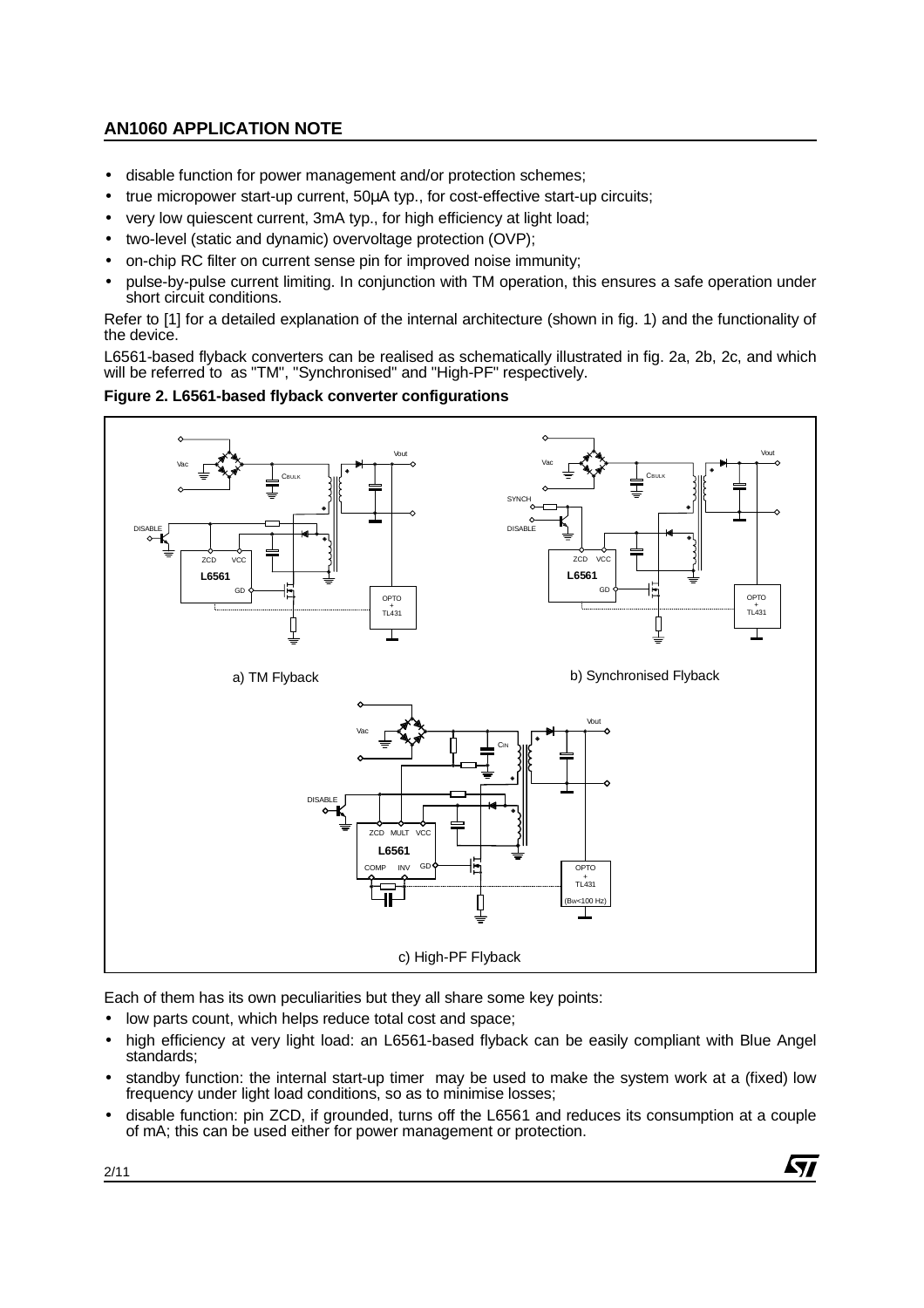In the following, the three basic configurations will be taken into consideration and their advantages, benefits and drawbacks will be highlighted so as to identify their most appropriate field of application. This will be made easier by some application examples.

#### **TM Flyback**

This configuration, very similar to a free-running flyback, always works on (actually, very close to) the boundary between Continuous and Discontinuous Mode (i.e. Transition Mode, or TM), therefore at a frequency dependent on the input voltage and on the output current.

This type of operation requires a low inductance and therefore a small-size magnetics but on the other hand, involves high peak current. Therefore it can be reasonably used for power levels up to 50-60 W in 110 V or wide-range mains applications, and up to 100 W with 220/240 V mains.

At high input voltage and especially at light load, the switch ON-time becomes very short and the switching frequency tends to become quite high. There is, however, a minimum ON-time (0.4-0.5µs) below which it is not possible to go. This is due to the internal delay of the L6561 as well as the turn-off delay of the MOSFET.

When this minimum is reached, TM operation can no longer be kept. The energy drawn each cycle exceeds the short-term demand from the load and the control loop delays MOSFET's turn-on so as to maintain the long-term energy balance. Switching becomes asynchronous, and this can be seen as a "ghosting" of the waveform on the scope.

If the load is decreased further on, so many cycles need to be skipped that the amplitude of the drain voltage ringing becomes very small, and the ZCD can no longer be triggered. In this case the internal starter of the IC will start a new switching cycles sequence. Under this condition, the system will operate in "burst" mode: there will be short periods of switching spaced out by long intervals where L6561's OVP keeps the switch in OFF state.

Fig. 3 shows a 7W power supply, realised in TM flyback. It is intended as an auxiliary power supply suitable for systems provided with power management, such as monitor displays, printers, servers, photocopiers, fax machines, etc.

According to an approach that is becoming more and more popular, when the system is requested to go into some low-consumption mode, a  $\mu$ P switches off the main SMPS. A small auxiliary supply, optimised for a low power level, keeps alive the  $\mu$ P itself and the circuits needed for waking up the system again. This approach allows to minimise the power consumption from the mains, in compliance with regulations coming into force (such as Blue Angel and others).



#### **Figure 3. 7W, Wide-range, Auxiliary Power Supply.**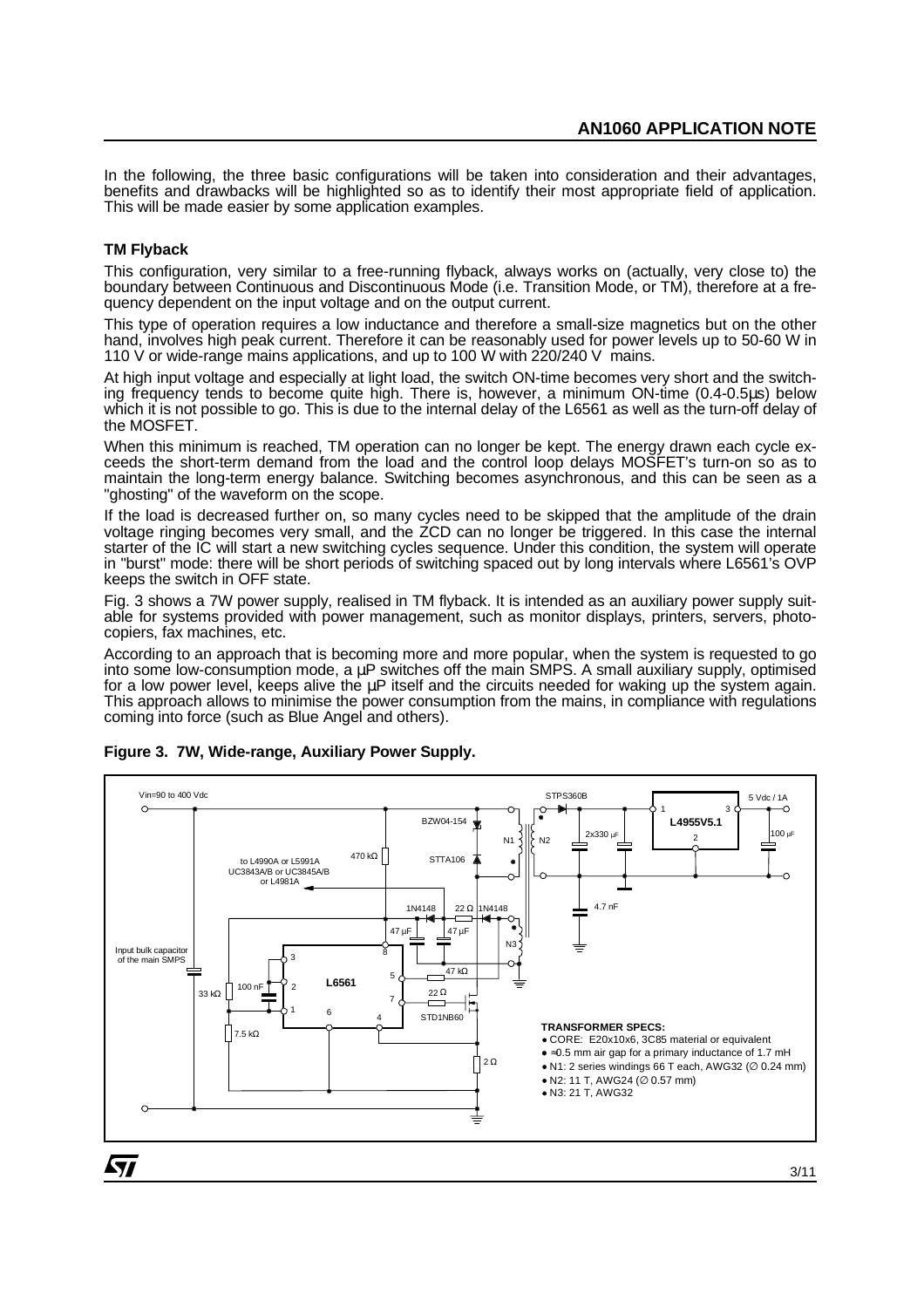The converter is powered by the high-voltage DC bus, ranging from 90 to 400 VDC, generated by the front-end AC-DC stage (bridge rectifier + input capacitor) shared with the main SMPS (power factor corrected or not).

The output is post-regulated in order to provide a better regulation and supplies the  $\mu$ P as well as the logic circuit needed to wake up the system.

The auxiliary winding will be properly designed so as to supply the controller(s) of the main SMPS besides powering the L6561. To minimise component count, a primary sensing feedback technique is used.

The auxiliary winding is used also by the ZCD circuit for detecting transformer's full demagnetisation and turning on the MOSFET to start a new switching cycle (TM operation). The resistor driving the ZCD pin is in the ten kΩ but can be optimised so as to achieve a "quasi zero-voltage turn-on" as described in Ref. [1]. The optimum value depends mainly on the inductance of transformer's primary winding and on the C<sub>oss</sub> of the power MOSFET, thus it can be found empirically after bench tests.

With the component values shown in fig. 3 the wake-up time of the converter, that is the time the system takes to start operating after being powered, does not exceed 3 s at 90  $V_{DC}$  supply and 1 s at 400  $V_{DC}$ .

In fig. 4, the circuit of fig. 3 is proposed with a different power rating: 15W output power so as to be able to support USB function in computer equipment. The modifications concern the MOSFET, the transformer and the sense resistor on the primary side, the catch diode and the filter capacitors on the secondary side. They all have been increased in size.



**Figure 4. 15W, Wide-range, Auxiliary Power Supply supporting USB function**

Fig. 5 shows another example of low-power TM flyback application, an AC-DC adapter for battery charger of cellular phones. The system looks very simple and very few parts are required.

The feedback uses a popular arrangement making use of a TL431 as secondary reference/error amplifier and of an optocoupler for transferring the control signal to the primary side. This provides very good regulation of the output voltage and galvanic isolation from the primary side at the same time.

The self-supply winding both powers the L6561and provides transformer's demagnetisation signal to the ZCD pin. The start-up circuit arrangement and its component values ensures that the wake-up time of the converter does not exceed 3 s at 90 VAC supply (it will be less than 1 s at 270 VAC).

In fig. 6 an example of multi-output SMPS for inkjet printer is presented. The converter accepts input voltages from 85 to 270 Vac and is rated for 40W output power. The 28V output is used for motors, the 12V output for the printhead and the 5V bus supplies the logic circuitry.

47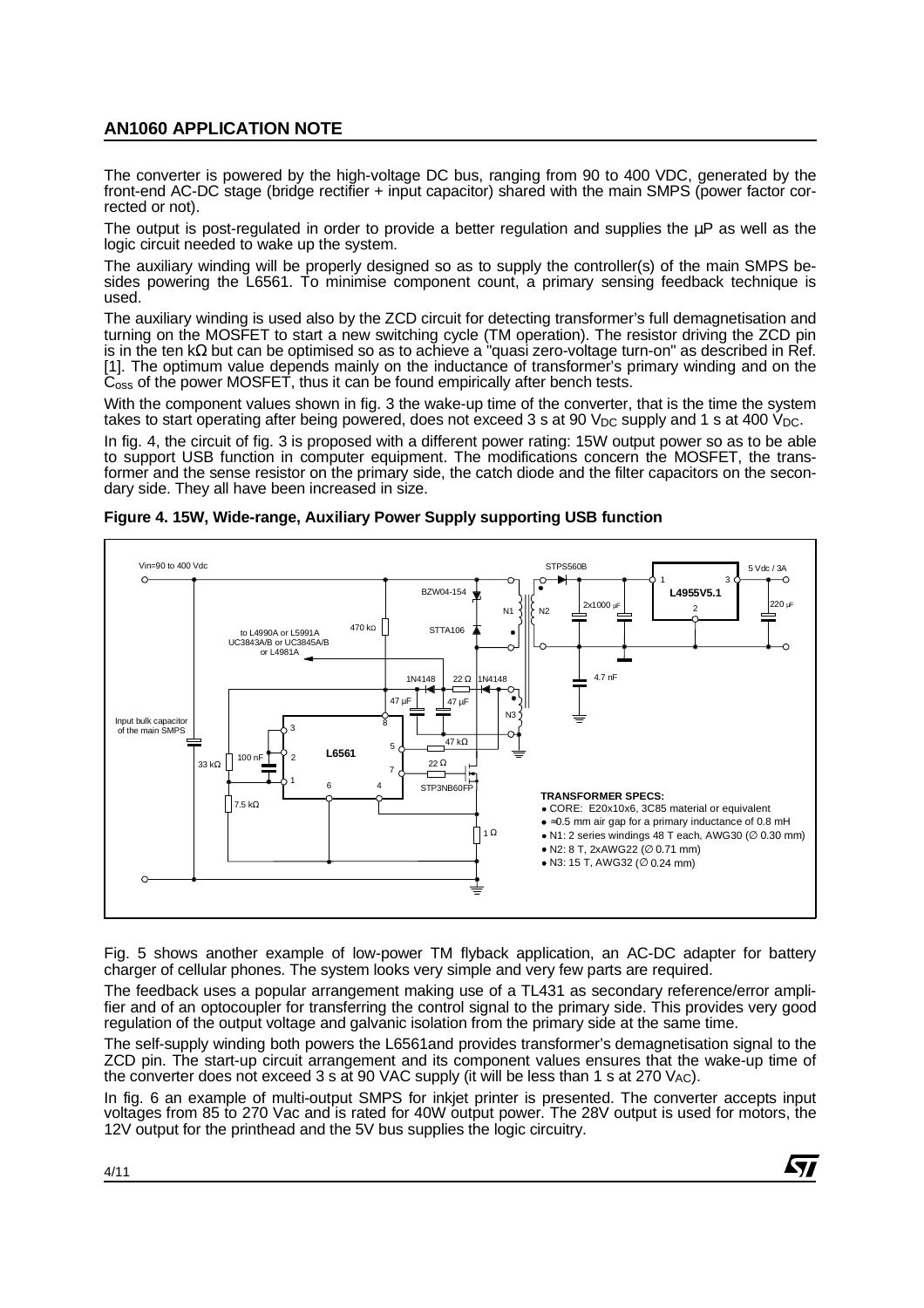

#### **Figure 5. 7.5 W, Wide-range Mains AC-DC Adapter for cellular phones.**

The isolated feedback is realised with the configuration TL431 + optocoupler. Output cross-regulation is improved by multiple sensing technique.

The system works in TM but can be forced to work at fixed frequency (that of L6561's internal timer) for minimum consumption at light load by the STANDBY signal (see fig. 6). This signal can be generated by either the µP or a current sense circuit that enables low (fixed) frequency operation when the load current falls below a defined threshold. To achieve this functionality, the ZCD pin is connected to ground through a 4.3 k $\Omega$  resistor.

**Figure 6. 40W, Wide-range Mains SMPS for Inkjet Printer.**



5/11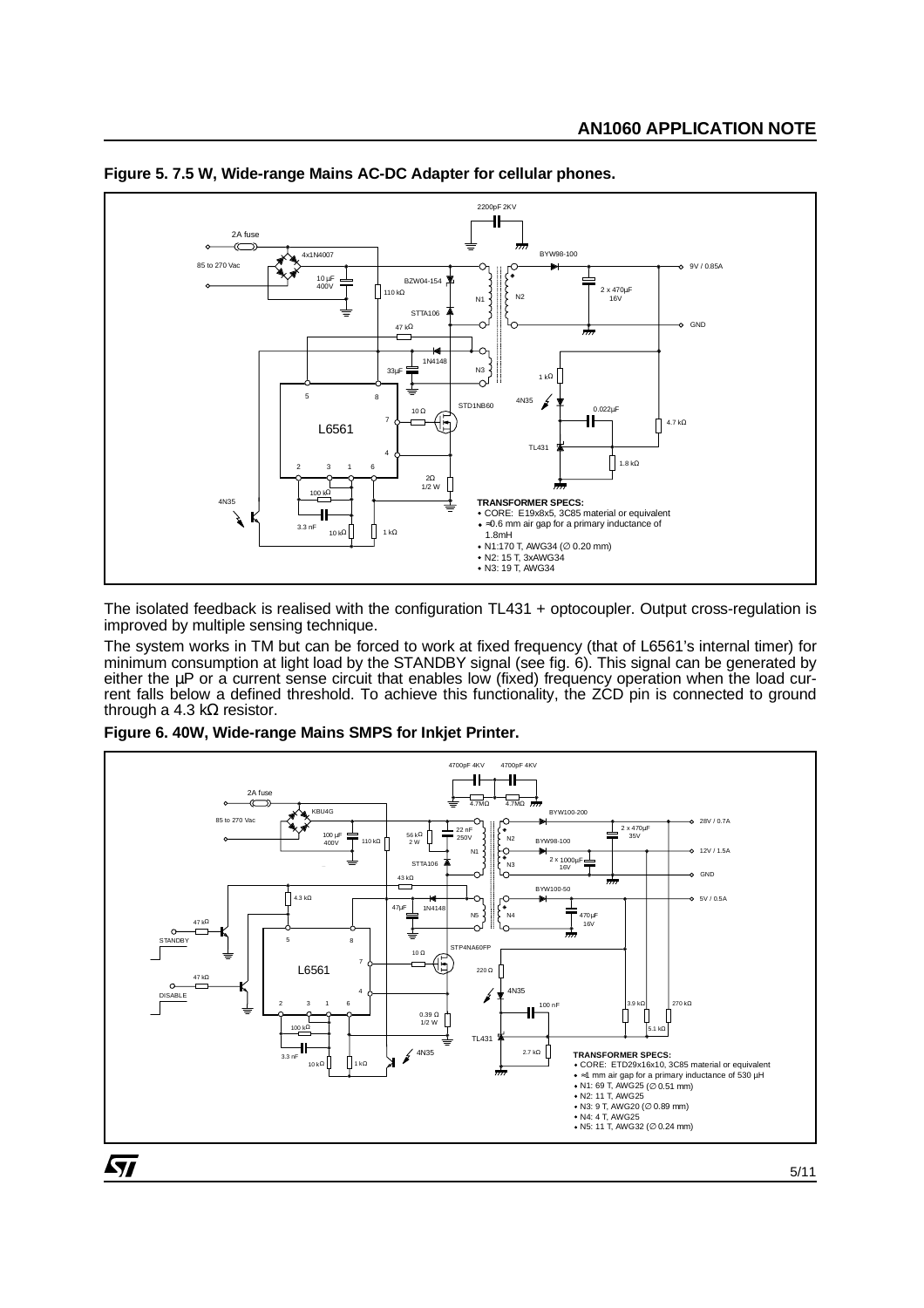By directly grounding the ZCD pin, the converter will instead be shut down (DISABLE signal). This can be used for either power management (an auxiliary supply like the one of fig. 3 will keep the uP alive) or for protection, for example in case of overcurrent.

Pulse-by-pulse current limitation, inherent in the L6561, prevents input peak current from reaching too high values. TM operation keeps pulse-by-pulse current limiting effective even under short circuit conditions and ensures that the transformer will never saturate.

#### **Synchronised Flyback**

L6561's ZCD pin is intended for triggering MOSFET's turn-on as the transformer is demagnetised, so as to achieve TM operation. In this configuration the ZCD pin is used instead as a synchronisation input and is driven by an external signal at a fixed frequency. This converter will then be exactly equal to a synchronised flyback based on available standard current mode controllers.

A typical application of such a configuration is in multisynch monitors, where a synchronisation signal coming from the horizontal deflection circuits of the display locks SMPS' switching frequency so as to improve noise immunity.

An example of 17" multisynch monitor SMPS with the L6561 is shown in fig. 7. Capable of working with wide-range mains, it is sized for 90W output power and can be synchronised from 31 to 82 kHz.

The primary side is extremely simple, yet the system features a number of functions needed in these systems, such, overcurrent protection and synchronisation. There is also a protection against feedback disconnection (the zener diode between the supply voltage and L6561's pin 1).



**Figure 7. 90W, Wide-range Mains SMPS for Multisynch Monitors.**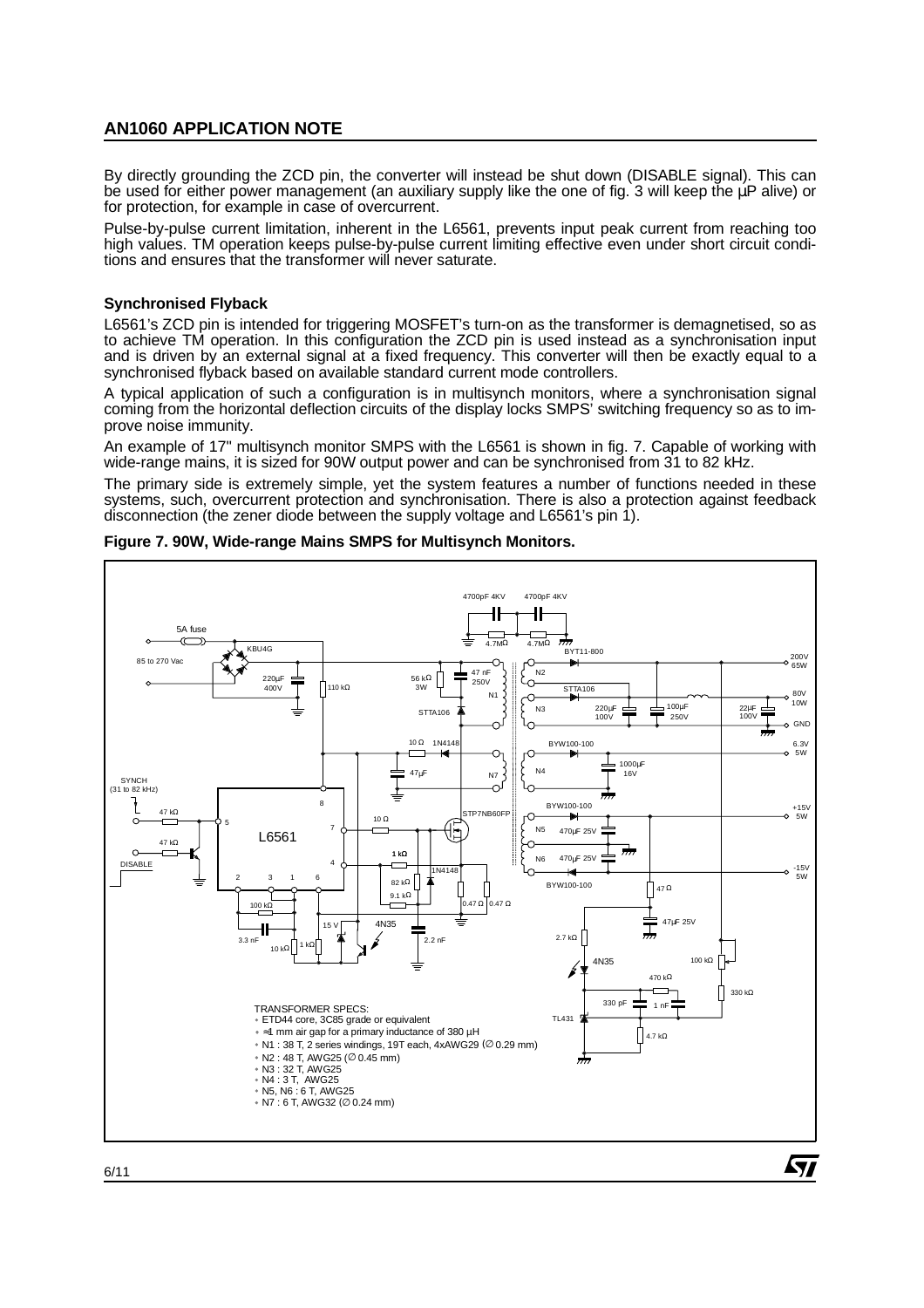In addition, a disable function is always available, which can be used for any purpose the designer may require.

Since the system works in Continuous Conduction Mode, especially at high switching frequency, a slope compensation circuit has been added to prevent subharmonic oscillation at duty cycles greater than 50%.

Compared to the circuitry needed for a standard controller, the synchronisation interface is much simpler: just one resistor. Furthermore, when the synchronisation signal is missing, the system will run at the frequency of the internal start-up timer (<15 kHz), which is lower than the minimum horizontal frequency. Under this conditions the power demanded by the monitor circuits is usually very low, and the system will go on working properly. This automatic functionality is extremely useful for minimising power consumption from the mains, again with the aim of meeting the relevant regulations.

#### **High-PF Flyback.**

This configuration works in Transition Mode too, but quite differently from the TM flyback previously discussed. The input capacitance is here so small that the input voltage is very close to a rectified sinewave. Besides, the control loop has a narrow bandwidth so as to be little sensitive to the twice mains frequency ripple appearing at the output. Ultimately, it is a PFC stage realised in flyback topology, rather than in boost topology as usual.

Actually, the high power factor (PF) exhibited by this topology can be considered just as an additional benefit but not the main reason that makes this configuration attractive. In fact, despite a PF greater then 0.9 can be easily achieved, it is a real challenge to comply with EMC norms regarding THD of line current, especially in universal mains applications. There are, however, several applications in the lowpower range (to which EMC norms do not apply) that can benefit from the advantages offered by a high-PF flyback converter.

For a given power rating, the input capacitance can be 200 times less, compared to a conventional flyback. The bulky and costly high voltage electrolytic capacitor located after the bridge rectifier is replaced by a smaller low-cost film capacitor, with a considerable cut of cost and space.

Efficiency is high at heavy load, more than 90% is achievable: TM operation ensures low turn-on losses in the MOSFET and the high PF reduces dissipation in the bridge rectifier. This, in turn, minimises the requirements on the heatsink.

A few drawbacks, however, limit the applications that the high-PF flyback can fit (AC-DC adapters, battery chargers, low-power SMPS, etc.) and which one has to be aware of.

Because of the small input capacitance, the system is unable to cope with line missing cycles at heavy load. Like in boost PFC stages, the transient response to step-load changes is poor: as to this point, speeding up the control loop may lead to a compromise between an acceptable transient response and a reasonably high PF.

The output voltage exhibits a considerable twice-mains-frequency ripple, unavoidable if a high PF is desired. Speeding up the control loop may lead to a compromise between a reasonably low output ripple and a reasonably high PF. To keep the ripple low, a large output capacitance (in the thousand  $\mu$ F) is anyway required: however, cheap standard capacitors and not costly high-quality parts are needed. In fact, a low ESR and an adequate AC current capability are automatically achieved with so large a capacitance. Besides, in conventional flyback converters there is usually plenty of output capacitance too, thus this is not so dramatic as it may seem.

As a result, secondary post-regulation will be required where tight specifications on the output ripple and/or on the transient behaviour are given. This is true but is also what happens in numerous applications with a conventional flyback.

Please refer to Ref. [3] for a detailed explanation of the design of this kind of converter.

Fig. 8 shows the electrical schematic of a 30W AC-DC adapter based on high-PF flyback concept. It accepts universal mains and delivers 15V DC, 2A max. with a peak-to-peak twice mains frequency ripple below 1V.

The multiplier is biased with a partition of the input voltage and provides a quasi-sinusoidal reference to the current sense comparator. The feedback network uses a TL431+optocoupler configuration. Unlike the previously considered ones, in this case opto's transistor is connected as an emitter follower and drives the input of L6561's error amplifier. This aims at keeping the gain of the feedback and of the overall loop at twice mains frequency low, so as to achieve a high power factor.

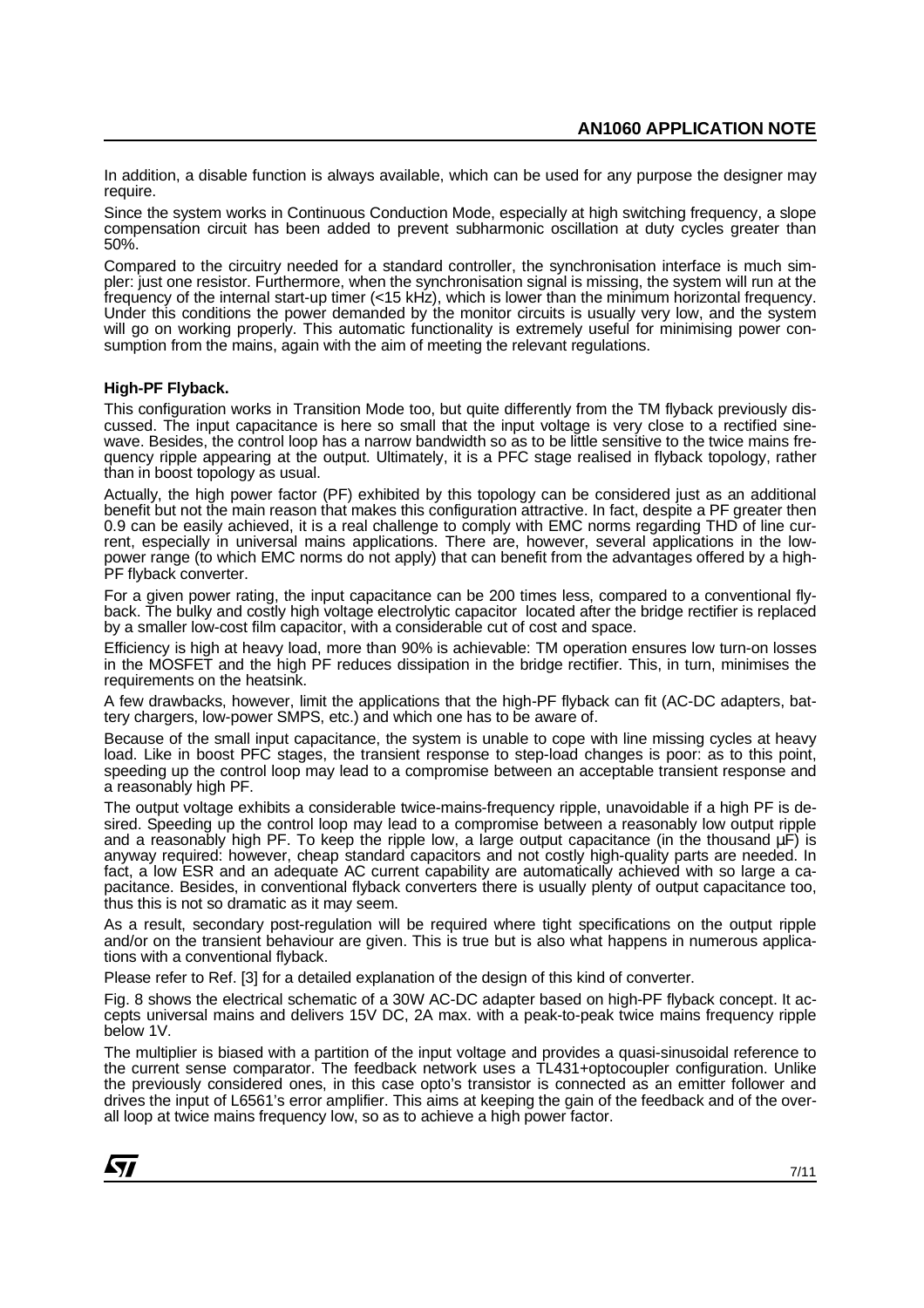

**Figure 8. 30W, Wide-range Mains, High-PF, AC-DC Adapter.**

The optional 2.2µF capacitor connected in parallel to the upper resistor of the feedback divider acts as a soft-start circuit. The diode between the capacitor and TL431's control pin decouple the capacitor during steady-state operation so that it does not interfere with the loop gain. The other diode provides a discharge path when the converter is turned off, so that the system is always soft-started at power-up.



**Figure 9. 30W, offline, High-PF battery charger with secondary post-regulation**

Fig. 9 presents a 30W off-line, universal mains battery charger suitable for lead-acid batteries. Compared to the previous circuit, the primary side does not change so much. The basic difference concerns the feedback that here is based on sensing the voltage developed by the auxiliary winding.

This technique ensures a high PF in such flyback configuration because of the poor coupling between secondary and auxiliary winding at low frequency. It is then quite easy to get a gain low enough at twice

57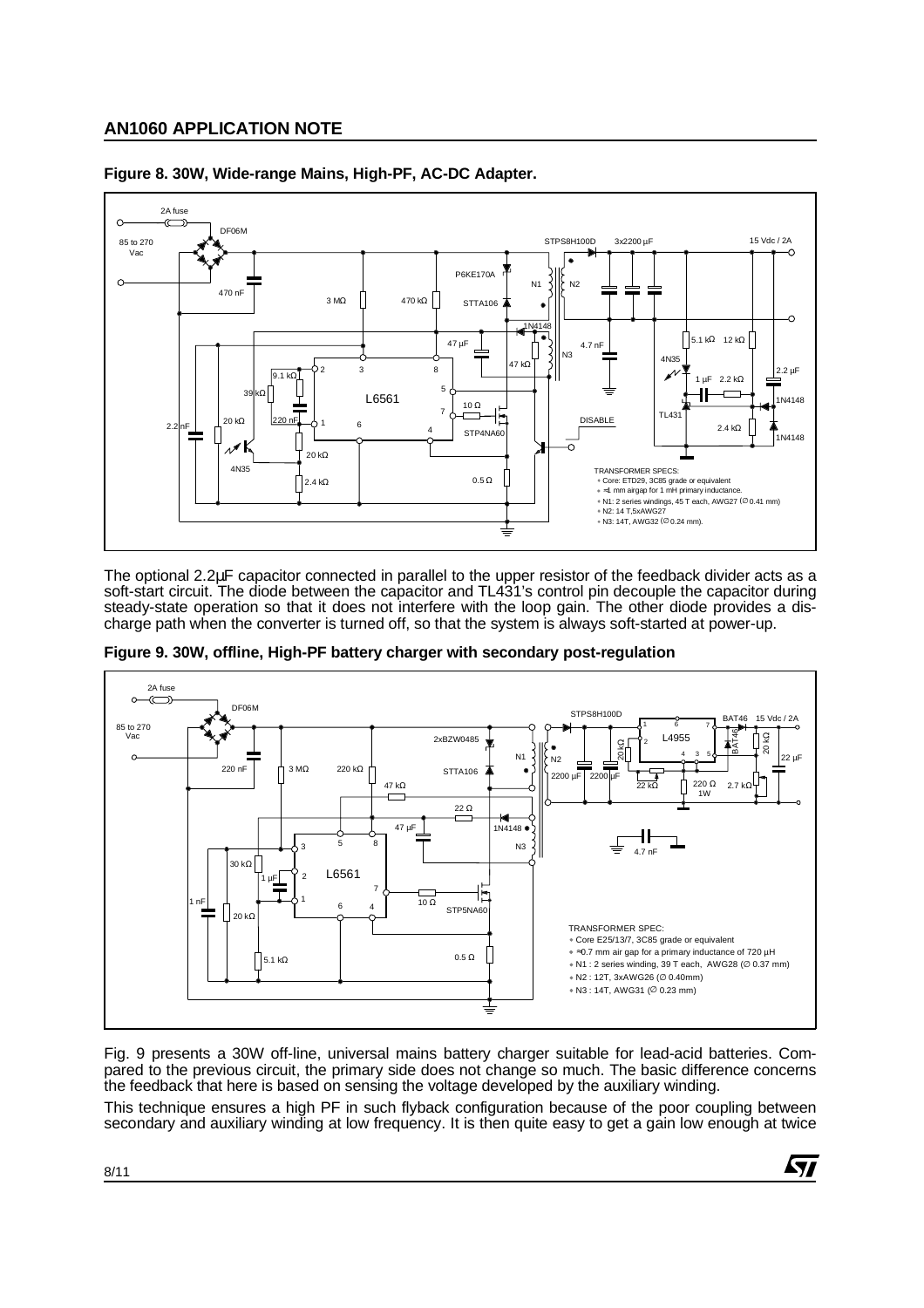mains frequency. The drawback of primary sensing technique is its poor load regulation, but this is of no concern in this case.

The post regulation on the secondary side with the L4955 linear regulator (see Ref. [4] for information) ensures a high accuracy of the end-of-charge output voltage, as well as a precise constant current characteristic during battery charge. Additionally, the charge current can be adjusted from 1 to 2 A by means of the 22 kΩ trimmer. The schottky diode in series to the output prevents battery discharge when this is connected and the charger is off. The diode connected between pin 4 and pin 7 of the L4955 and the  $220Ω$  resistor limit the current flowing in case of reverse battery connection.

2A FUSE DF06M STPS8H100D 15 Vdc / 2A 85 to 270 Vac 2xBZW0485 560  $\mu$ 560 µF N1 12 kΩ 2200 µF N2 470 nF  $\left| \right|$  3 M $\Omega$  470 k $\Omega$  $\ddot{\phantom{1}}$ STTA106  $0.1 \Omega$ 47 kΩ BYW<br>100-200 1N4148 2.2 µF  $130$  Ω 3 1 192 4N35 L78L12 47 µF  $5.1 \text{ k}\Omega$ 10µF ٠ 1 µF 2 2.2 µF 3 5 8 50V  $N<sub>3</sub>$ 2.2 kΩ 10 kΩ  $220n$ L6561  $\overline{2}$  $2^6$  3 6 စ 39 kΩ 2.2 kΩ 1N4148 7 20 kΩ  $\frac{1}{100}$ 8 100 nF 7  $RANSFORMER SPEC:  
\nCore E25/137, 3C85 grade or  
\n-0.7 mm air gap for a primary  
\nN1 : 2 series winding, 39 T each  
\nN3 : 25T, AWS26 (© 0.23 mm)  
\nN3 : 25T, AWS3 (© 0.23 mm)$ 4 STP5NA60 1 6 TSM 4N35 1 I 101 1 nF 11 kΩ 5 4 20 kΩ  $0.5 \Omega$  $1N<sub>4</sub>$  $4 kQ$ 1.1 kΩ 4.7 µF 100 nF TRANSFORMER SPEC: Ηł Core E25/13/7, 3C85 grade or equivalent 4.7 nF ≈0.7 mm air gap for a primary inductance of 720 µH N1 : 2 series winding, 39 T each, AWG28 (∅ 0.37 mm) N2 : 12T, 3xAWG26 (∅ 0.40mm)

**Figure 10. 30W, High-PF battery charger with secondary voltage/current regulation**

The same battery charger can be realised without a post-regulator. Such a system is shown in fig. 10. It uses again an isolated feedback with an optocoupler and a secondary side reference/error amplifier, the TSM101, for voltage and current regulation.

This device basically incorporates a TL431 and two op-amps with or-ed outputs. One op-amp will be used for constant voltage control and the other one for constant current control. A precise internal current generator, available at pin 3, can be used to offset the intervention threshold of the constant current regulation. For more details, please refer to Ref. [5].

The voltage generated by the self-supply winding tracks the output voltage, which can be quite low (<9V) when the battery is nearly exhausted. To let the system work even under this condition the self-supply will deliver a voltage above L6561's UVLO when the output voltage falls to its minimum. As a result, however, when the charger is in voltage regulation (battery disconnected or end-of-charge) the self-supply voltage will exceed the maximum rating of the L6561. This requires the use of a linear regulator (L78L12 in the present case) to limit the excursion of the voltage. The diode in series to the output of the L78L12 prevents current diversion through the regulator at start-up.

The switch connected between TSM101's pin 2 and ground enables/disables the above mentioned internal current reference. If the switch is open, pin 2 is pulled up through the 10 kΩ resistor, the internal current generator is disabled and the constant current characteristic is set at 2A. If the switch is closed, pin 2 is grounded and the internal current reference will be enabled. Pin 3 will be offset by about 160 mV and the constant current threshold will be set at 0.3A.

ky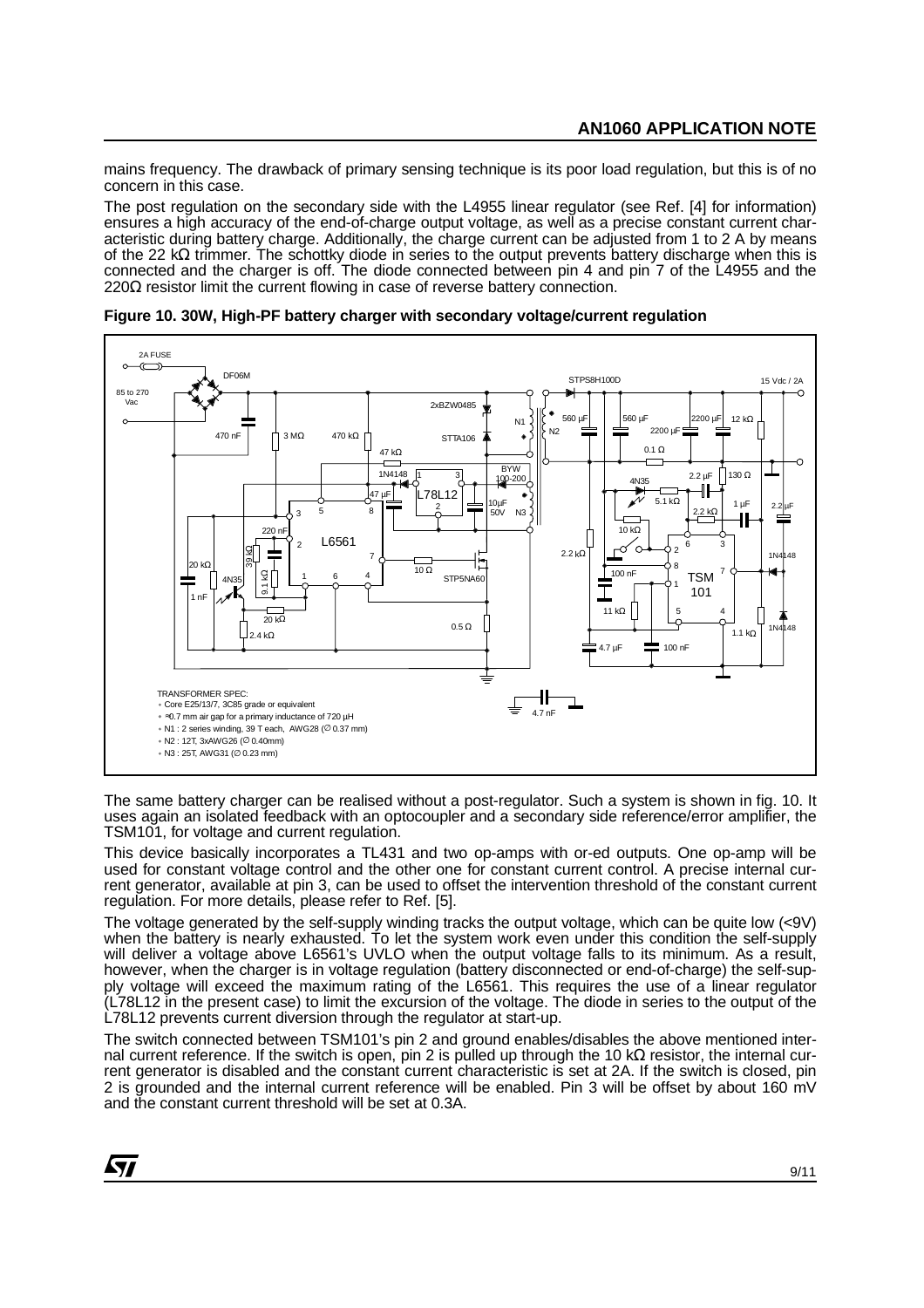#### **Conclusions**

The three basic configurations of L6561-based flyback converters have been presented. The common characteristics, as well as the ones peculiar of each configuration have been analised.

A number of application examples has been presented for each category. They highlight how simple and cheap but, this notwithstanding, well-performing L6561-based systems are.

It does not sound out of place, therefore, to say that the L6561 can be considered as a really interesting alternative to today's high-runner current mode controllers, especially where quite good performance and robustness are required at low cost.

#### **References**

[1] "L6561, Enhanced Transition Mode Power Factor Corrector", (AN966)

- [2] "L6561-based Switcher Replaces Mag Amps in Silver Boxes", (AN1007)
- [3] "Design Equations of High-Power Factor Flyback Converters Based on the L6561", (AN1059)
- [4] "L4955 Family Application Guide", (AN932)
- [5] "TSM101 Voltage and Current Controller", Datasheet